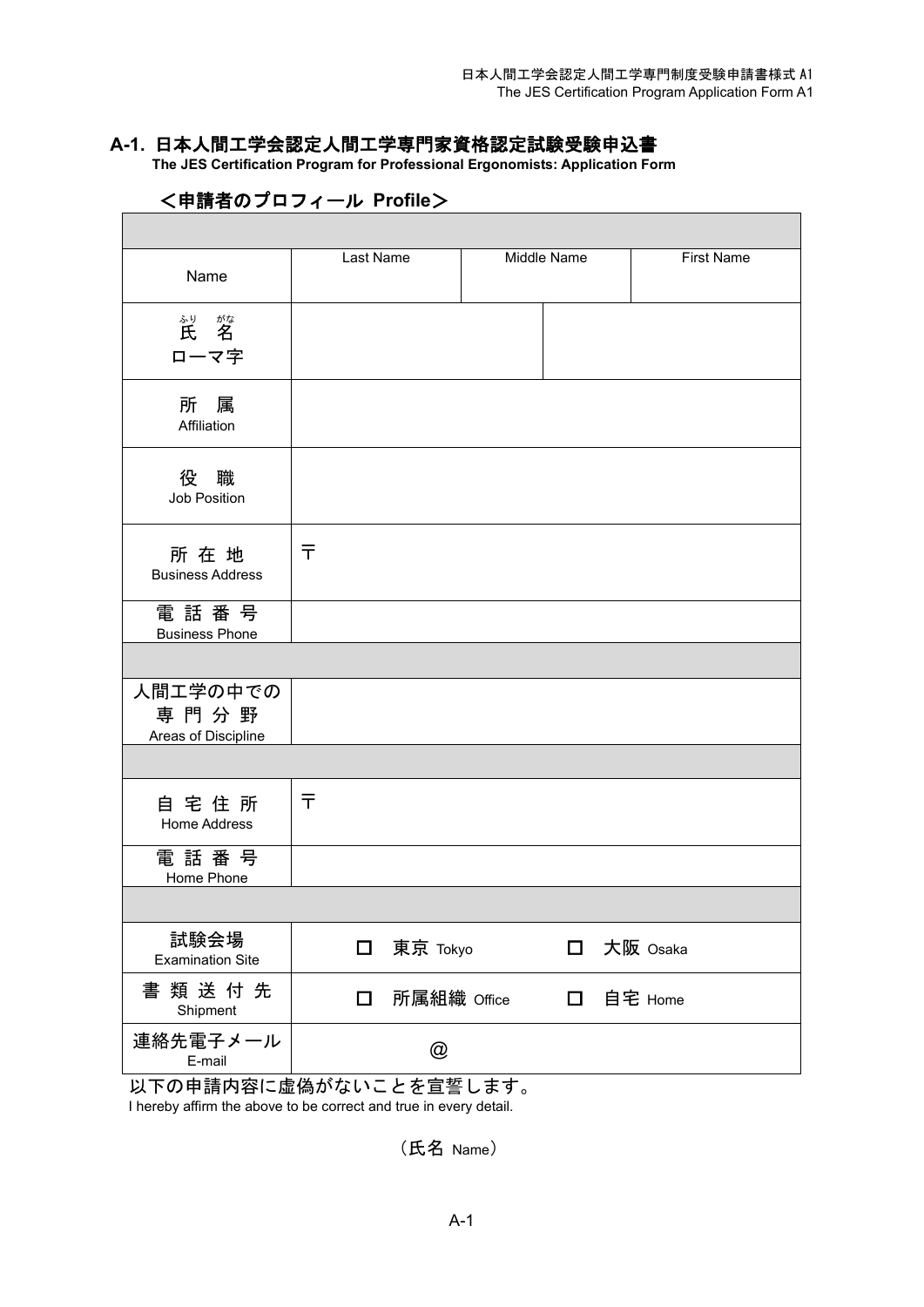# **B-1.** 職務経歴書 **Job Experiences**

Г

年 月現在 As of Y/M/D

| Name             |            | Last Name                                                     | Middle Name | <b>First Name</b>                                                                     | 写真を貼る位置<br>Picture<br>縦 4cm   |
|------------------|------------|---------------------------------------------------------------|-------------|---------------------------------------------------------------------------------------|-------------------------------|
| "。"    "<br>ローマ字 |            |                                                               |             |                                                                                       | 横 3cm<br>本人の上半身<br>Upper Body |
| 年<br>Year        | 月<br>Month |                                                               |             | 職歴等(公的な委員や臨時講師等もご記入ください)<br>Job Experiences (Include public jobs, and temporary jobs) |                               |
|                  |            |                                                               |             |                                                                                       |                               |
|                  |            |                                                               |             |                                                                                       |                               |
|                  |            |                                                               |             |                                                                                       |                               |
|                  |            |                                                               |             |                                                                                       |                               |
|                  |            |                                                               |             |                                                                                       |                               |
|                  |            |                                                               |             |                                                                                       |                               |
|                  |            |                                                               |             |                                                                                       |                               |
|                  |            |                                                               |             | これまでに取得した資格等(級等レベルがあるものはレベルも記入)                                                       |                               |
|                  |            | Awarded Qualifications, Licenses, and Certificates, and Alike |             |                                                                                       |                               |
|                  |            |                                                               |             |                                                                                       |                               |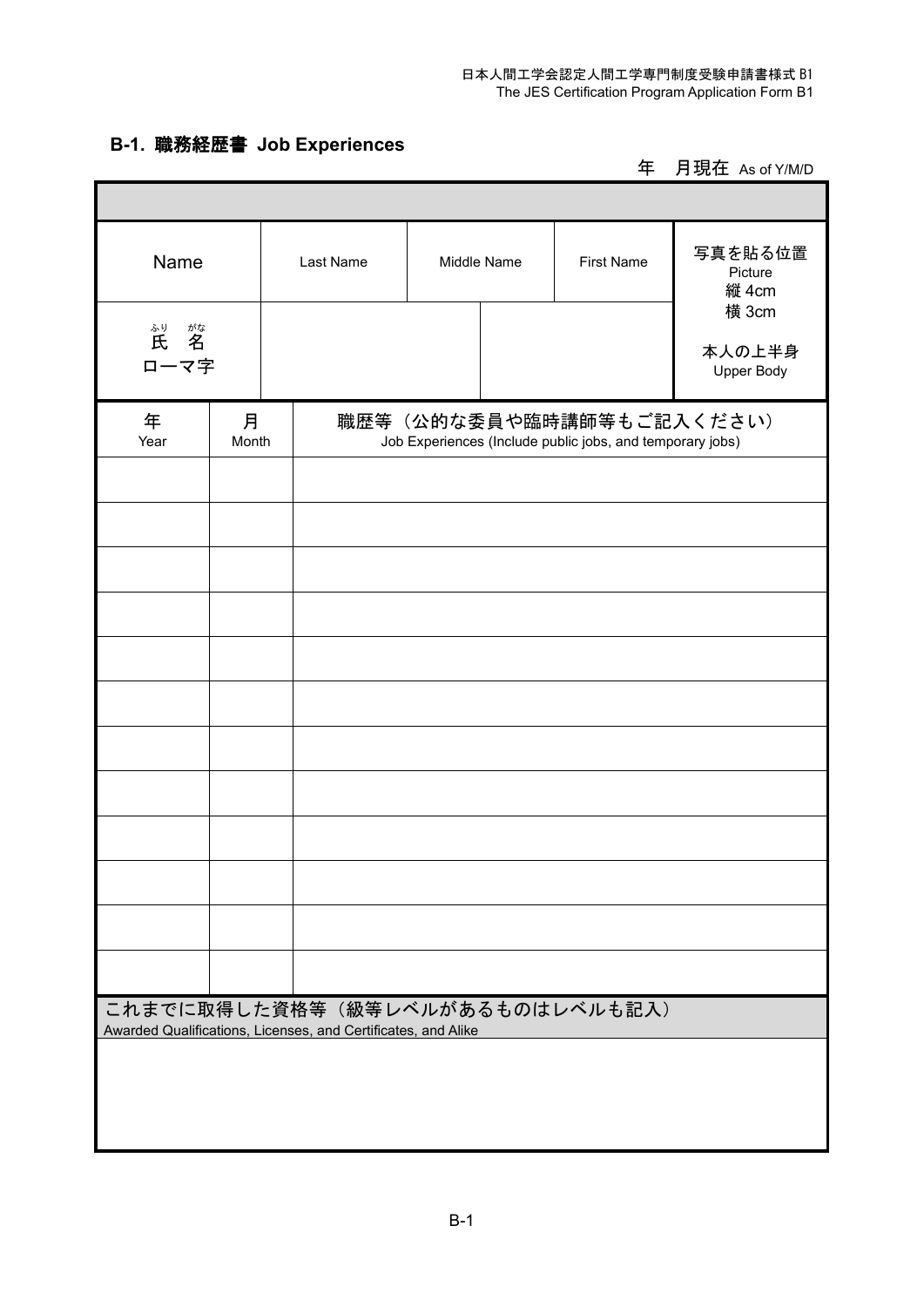### C-1.大学・大学院等における専門教育受講履歴、取得学位及び関連単位取得表Educational Records

### <大学/大学院等における教育受講履歴>

大学及び大学院等における教育受講履歴をすべて記入してください。 List All Educational Records. Add sheets if there is not enough space.

|   |           | List All Educational Necords. Add sheets if there is not enough space. |        |           |            |
|---|-----------|------------------------------------------------------------------------|--------|-----------|------------|
|   | 卒業学校名     | 学部・学科/                                                                 | 講座/研究室 | 入学年       | 卒業年        |
|   | (大学/大学院等) | 研究科·専攻                                                                 | ゼミ等    | Year of   | Year of    |
|   | School    | Faculty/Major                                                          | Course | Admission | Graduation |
|   |           |                                                                        |        |           |            |
| 2 |           |                                                                        |        |           |            |
| 3 |           |                                                                        |        |           |            |
| 4 |           |                                                                        |        |           |            |
| 5 |           |                                                                        |        |           |            |

#### <人間工学関連の学位及びその概要>

人間工学関連の研究において取得した学位(学士、修士、博士)をすべて記入してください。ま たその学位を取得した時の論文のタイトルとその概要を説明してください。なお研究内容が人間 工学分野でない場合には、記入されなくても結構です。

List all the awarded academic degrees. Those which are not relevant to ergonomics should be excluded. Add sheets if there is not enough space.

|   | 大学名<br>School | 学位区分<br>Degree | 論文タイトルとその概要<br>The Title of Paper and Summary | 指導教官名<br>Supervisors | 取得年<br>Year of<br>Acquisition |
|---|---------------|----------------|-----------------------------------------------|----------------------|-------------------------------|
| 1 |               |                |                                               |                      |                               |
| 2 |               |                |                                               |                      |                               |
| 3 |               |                |                                               |                      |                               |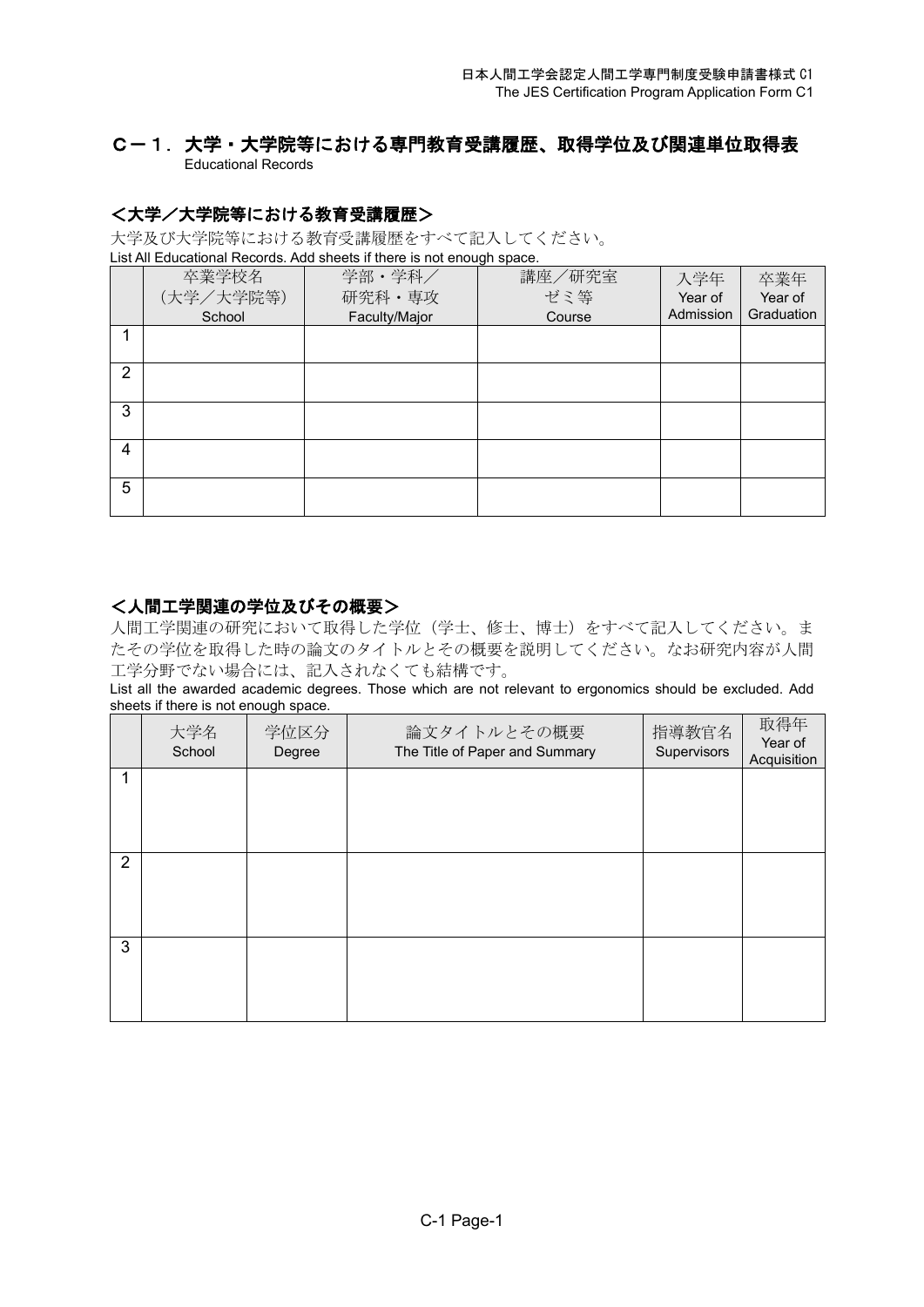### <人間工学専門科目単位取得表>

大学又は大学院等において取得した人間工学専門科目及びその概要について記入してください。 ページ数が不足する場合はコピーしてお使い下さい。なお「人間工学専門科目」とは、人間工学 の専門知識·能力(表1参照)を習得することを目的として開講される科目を指します。単位数 は、週に 1 回 90 分の講義が1年の半期(前期又は後期)にわたる場合を 2 単位とします。 List all the ergonomics courses. Refer to Table 1 for the types of professional knowledge. The number of unit is counted two (2) when the applicant took a 90-min course for a semester. Add sheets if there is not enough space.

|                | 授業科目名及び授業の概要<br>Title of Course and Summary | 習得した専<br>門能力·知識<br>Types of<br>Knowledge<br>(Table 1) | 授業形態<br><b>Types of Course</b>                                                                  | 単位数<br>No. of<br>Unit | 受講年度<br>/学年<br>Year or<br>School<br>Year |
|----------------|---------------------------------------------|-------------------------------------------------------|-------------------------------------------------------------------------------------------------|-----------------------|------------------------------------------|
| 1              |                                             |                                                       | 講義, □ 演習<br>$\Box$<br>Exercise<br>Lecture<br>□ 実験, □ 輪講<br>Experiment<br>口他<br>Others (Specify) |                       |                                          |
| $\overline{2}$ |                                             |                                                       | 講義, □ 演習<br>П<br>実験, 口輪講<br>$\Box$<br>□ 他                                                       |                       |                                          |
| 3              |                                             |                                                       | 講義, □ 演習<br>$\Box$<br>実験, 口輪講<br>П<br>他<br>$\Box$                                               |                       |                                          |
| 4              |                                             |                                                       | 講義, □ 演習<br>$\Box$<br>実験, 口輪講<br>П<br>他.<br>П                                                   |                       |                                          |
| 5              |                                             |                                                       | 講義, □ 演習<br>実験, 口輪講<br>他                                                                        |                       |                                          |
| 6              |                                             |                                                       | 講義, □ 演習<br>$\Box$<br>実験, 口輪講<br>他<br>$\Box$                                                    |                       |                                          |
| $\overline{7}$ |                                             |                                                       | 講義, □ 演習<br>$\Box$<br>実験, 口輪講<br>他                                                              |                       |                                          |
| 8              |                                             |                                                       | 講義, □ 演習<br>$\Box$<br>実験, 口輪講<br>他<br>┓                                                         |                       |                                          |
|                | 単位数合計 Total Number of Unit                  |                                                       |                                                                                                 |                       | -                                        |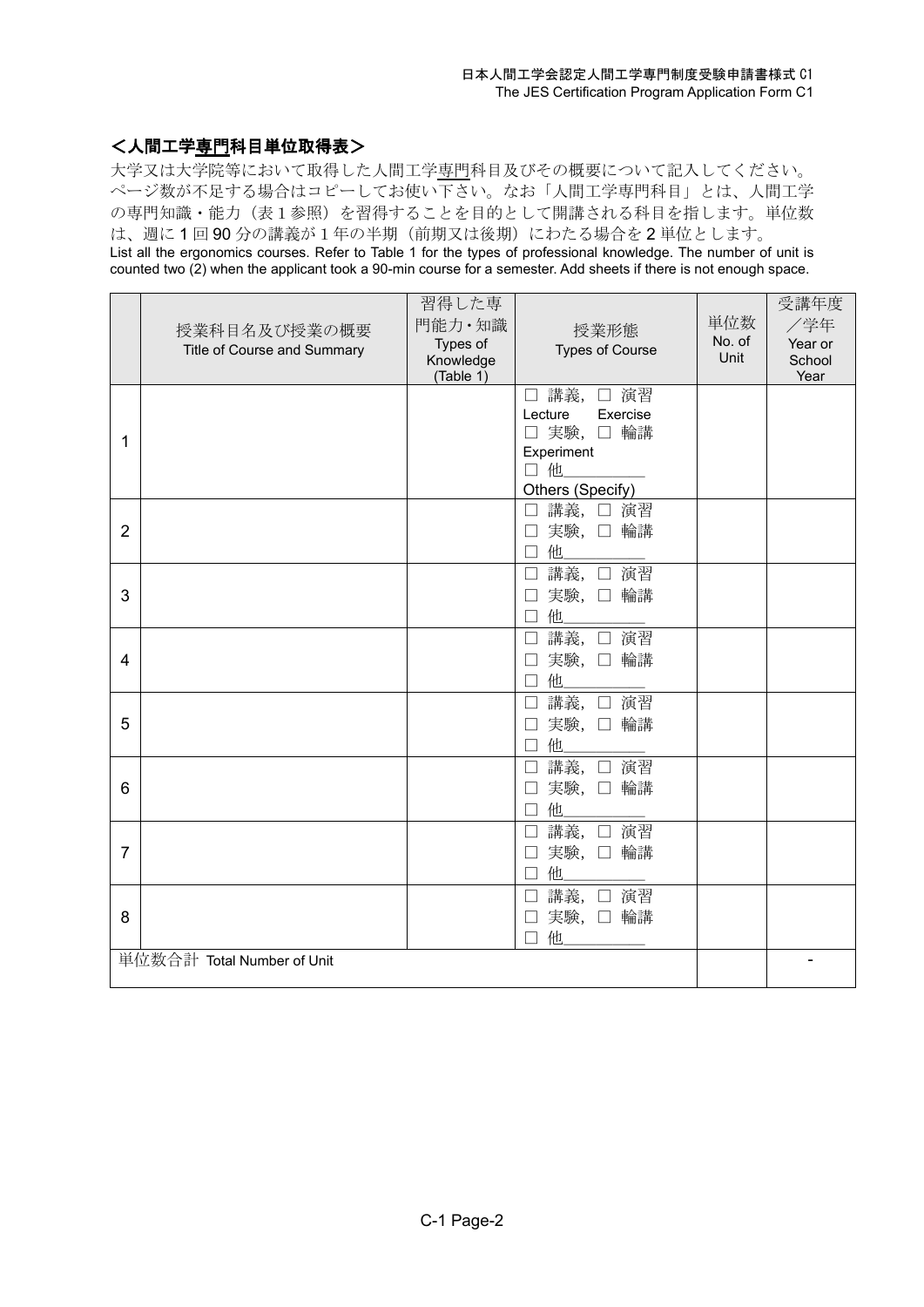### く人間工学関連科目単位取得表>

大学又は大学院等において取得した人間工学関連科目及びその概要について記入してください。 ページ数が不足する場合はコピーしてお使い下さい。なお「人間工学関連科目」とは、人間工学 専門科目ではないが、人間工学の専門知識・能力の習得に大きく寄与する科目を指します。単位 は、週に 1 回 90 分の講義が1年の半期(前期又は後期)にわたる場合を 2 単位とします。 List all the courses relevant to ergonomics. The number of unit is counted as 2 when the applicant took a 90-min course for a semester. Add sheets if there is not enough space.

|                | 授業科目名及び授業の概要<br>Title of Course and Summary and Ergonomic<br>practice | 授業形態<br>Type of Course                                                               | 単位数<br>No. of Unit | 受講年度/<br>学年<br>Year or<br>School Year |
|----------------|-----------------------------------------------------------------------|--------------------------------------------------------------------------------------|--------------------|---------------------------------------|
| 1              |                                                                       | □ 講義, □ 演習<br>Lecture Exercise<br>□ 実験, □ 輪講<br>Experiment<br>口他<br>Others (Specify) |                    |                                       |
| $\overline{2}$ |                                                                       | □ 講義, □ 演習<br>□ 実験, □ 輪講<br>他<br>П.                                                  |                    |                                       |
| 3              |                                                                       | 講義, □ 演習<br>$\Box$<br>実験, 口 輪講<br>$\Box$<br>他<br>П                                   |                    |                                       |
| 4              |                                                                       | □ 講義, □ 演習<br>実験, 口 輪講<br>П<br>П                                                     |                    |                                       |
| 5              |                                                                       | □ 講義, □ 演習<br>実験, 口輪講<br>$\Box$<br>他<br>$\Box$                                       |                    |                                       |
| 6              |                                                                       | 講義, □ 演習<br>$\Box$<br>実験, 口 輪講<br>П<br>他<br>П                                        |                    |                                       |
| 7              |                                                                       | 講義, □ 演習<br>П<br>実験, 口輪講<br>$\vert \ \ \vert$<br>他                                   |                    |                                       |
| 8              |                                                                       | 講義, □ 演習<br>П<br>実験, 口輪講<br>他<br>П                                                   |                    |                                       |
|                | 単位数合計 Total Number of Unit                                            |                                                                                      |                    |                                       |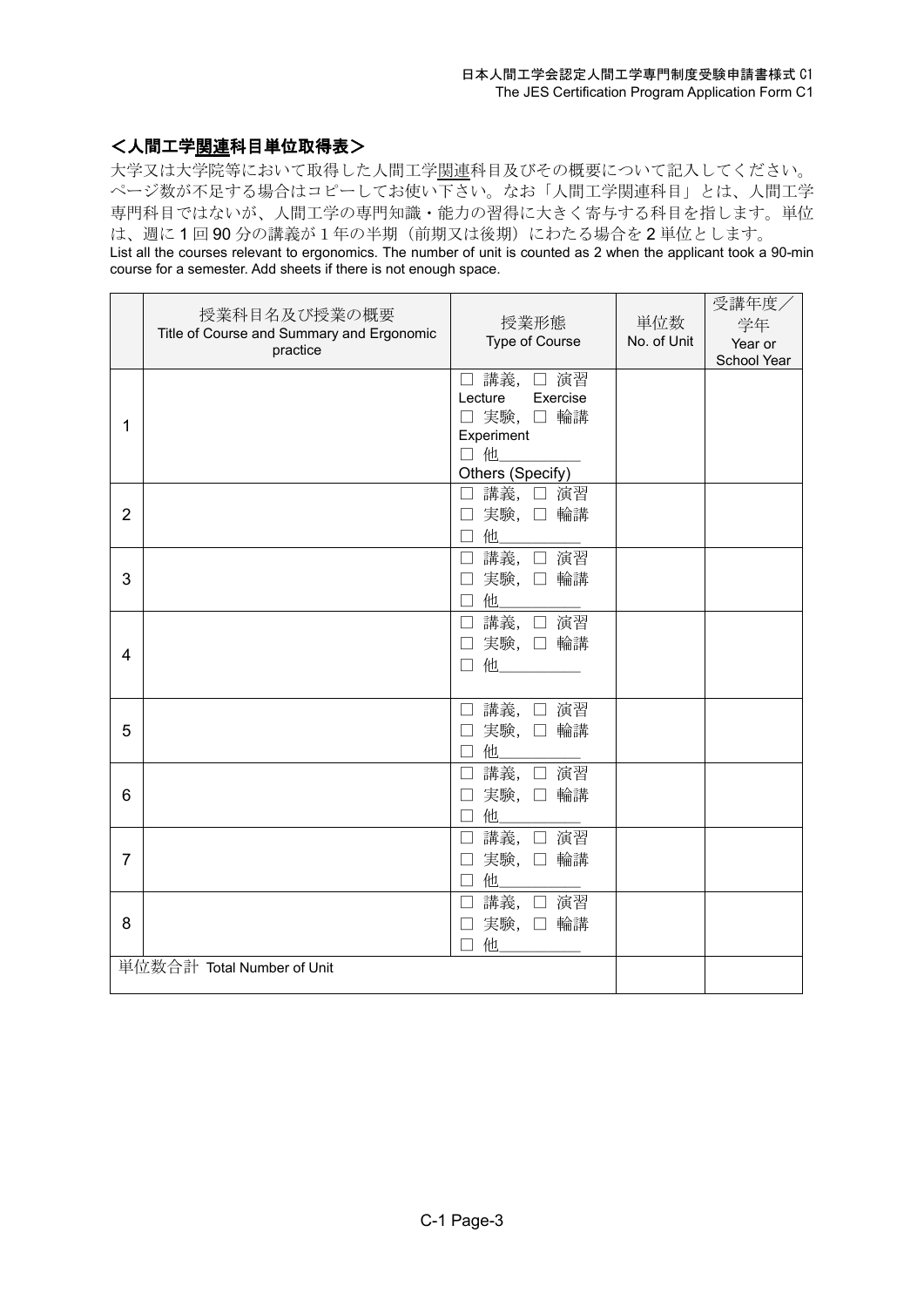## C-2.その他の人間工学専門教育受講履歴

大学又は大学院等以外において受講した人間工学専門家として必要な教育履歴を記入してくださ い。受講科目名、その概要、主催、受講時間等詳細に記入してください。単位換算の欄は、2 時 間 0.2 単位(端数切捨て)として換算し、記入してください。

List all other courses relevant to ergonomics. Assign 0.2 unit for a two-hour course.

|                  | 受講科目及び概要<br>Title of Course and Summary | 開催場所/主催<br>Place Where Course<br>Was Given | 受講時間<br>Length of Course<br>(Hours) | 受講<br>年月日<br>Date | 単位換算<br>No of<br>Units<br>Equivalent |
|------------------|-----------------------------------------|--------------------------------------------|-------------------------------------|-------------------|--------------------------------------|
| $\mathbf 1$      |                                         |                                            |                                     |                   |                                      |
| $\overline{2}$   |                                         |                                            |                                     |                   |                                      |
| 3                |                                         |                                            |                                     |                   |                                      |
| $\overline{4}$   |                                         |                                            |                                     |                   |                                      |
| 5                |                                         |                                            |                                     |                   |                                      |
| $\,6$            |                                         |                                            |                                     |                   |                                      |
| $\overline{7}$   |                                         |                                            |                                     |                   |                                      |
| 8                |                                         |                                            |                                     |                   |                                      |
| $\boldsymbol{9}$ |                                         |                                            |                                     |                   |                                      |
| 10               |                                         |                                            |                                     |                   |                                      |
|                  | 合計単位換算 Total Number of Unit             |                                            |                                     |                   |                                      |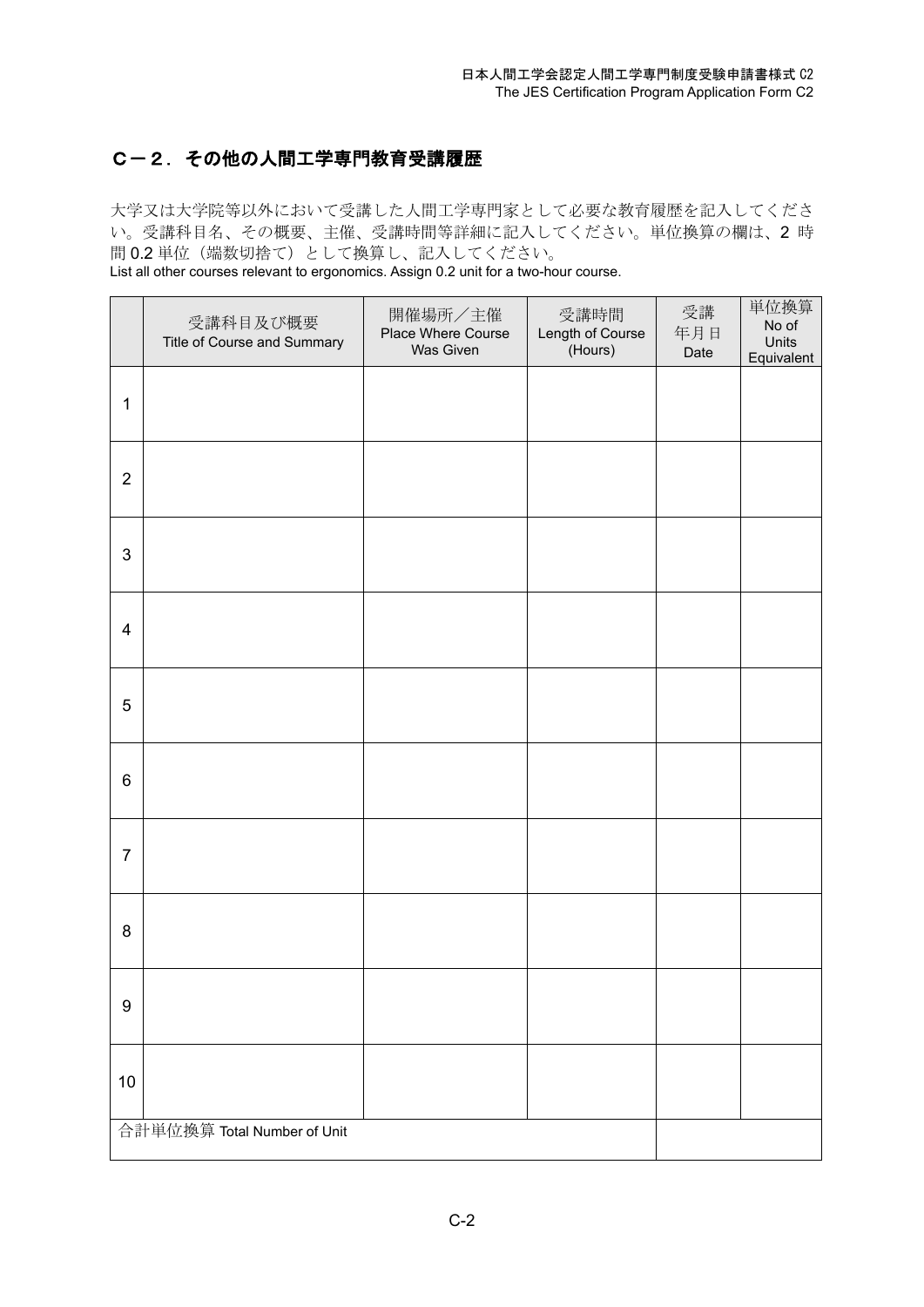### **D-1.** 人間工学の実践に関する業務歴 **Ergonomic Practices**

人間工学を専門として実践した業務・プロジェクトの履歴の詳細を記入してください。「人間工 学を専門として実践した業務・プロジェクト」とは、例えば次のような業務を指します。List ergonomic practices (i.e., projects), which involve the following types of jobs.

- 1. 人間工学に関した情報の収集と分析 Information Collection and Analysis
- 2. 人間工学に基づく実験、意匠や設計、評価 Experiments, Design, and Evaluation
- 3. 人間工学の視点からの提言、助言、指導、情報提供 Consultation
- 4. 人間工学に関した教育、訓練 Education and Training

まず、様式 D-1 のページ3~4を必要数コピーし、これらに業務・プロジェクト名、実施期間、 概要、申請者が果たした役割、実践した人間工学の専門知識・能力、実践した形態について記入し、 これを手順に沿って実務経験期間に換算してください。Make as many as necessary copies of Form D1Pages 2-3, and fill them for conducted projects.

すべての業務歴を記入した後、様式D-2 の業務歴整理シートを使って合計を算出してください。 実務経験期間の計算において有効となるのは、業務・プロジェクトに要した時間の中で人間工学 に関する業務の時間(単位は月)に限ります。この合計が受験資格を満足していることを確認し てください。また、同一年に実施した人間工学業務の%割合の合計が 100%を超えた場合は、100% にカットして業務時間(月数)を求めてください。つまり 1 年間の業務時間の上限を 12 ヶ月とし ます。 After filling all the forms (D1 pp.2-3 X N sets), use Form D2 to calculate the total number of months dedicated to ergonomics jobs. Note that the total must be more than 120 months. Also note that the total of job months calculated for each year is suppressed to 12, when a calculated value exceeds 12.

| following table for type of ergonomics knowledge. |  |  |  | なお、人間工学の専門知識・能力の分類については、次の表を参照してください。 Refer to the |  |
|---------------------------------------------------|--|--|--|----------------------------------------------------|--|
|                                                   |  |  |  |                                                    |  |

| 項目                                | 内容                                                                                                                                             |
|-----------------------------------|------------------------------------------------------------------------------------------------------------------------------------------------|
| Knowledge Type                    | Explanations                                                                                                                                   |
|                                   | 人間工学の歴史、人間工学の哲学と倫理、人間工学の応用分野な                                                                                                                  |
| 人間エ学の原理                           | どの人間工学の背景に関する部分 Related to History, Philosophy, and                                                                                            |
| <b>Ergonomics Principles</b>      | Ethics of Ergonomics. Background of Ergonomics Such As Application<br>Areas.                                                                   |
| 人間特性                              | 生活・産業場面における人間の行動・パフォーマンスに関わる基                                                                                                                  |
| <b>Human Characteristics</b>      | 本的特性に関する部分 Related to Basic Characteristics of Human                                                                                           |
|                                   | Behaviors and Performances in Daily Lives and Work Environments                                                                                |
| 人間の特性の測定・評価                       | 種々の人間の特性すなわち行動・パフォーマンス、生理・生化学                                                                                                                  |
| <b>Measurement and Evaluation</b> | 的、形態・姿勢等の測定・評価に関する部分 Related to Measurement                                                                                                    |
| of Human Characteristics          | and Evaluation of Various Human Characteristics Such As Behavioral.                                                                            |
|                                   | Performance, Physiological and Biochemical Characteristics                                                                                     |
|                                   | 生活・産業場面における人間の行動・パフォーマンスに影響を及                                                                                                                  |
| 環境特性                              | ぼす基本的環境特性に関する部分 Related to Basic Environmental                                                                                                 |
| <b>Environmental Conditions</b>   | Characteristics Which Influence Human Behavior and Performances in                                                                             |
|                                   | Daily Lives and Work Environments                                                                                                              |
|                                   | 生活・産業場面で人間が使用する機器の設計、インターフェイス                                                                                                                  |
|                                   | の設計、システムの設計、組織・職務形態の設計、生活・街づくり                                                                                                                 |
| 人間エ学の応用                           | 並びに安全・健康・福利に関する応用性の高い部分 Related to                                                                                                             |
| <b>Ergonomic Applications</b>     | Various Application Areas Such As Design of Equipment, Interfaces,<br>Systems Used in Daily Lives, Design of Work Environments, Organizational |
|                                   | Design, Job Design, Civil Engineering, and Applications in Safety, Health                                                                      |
|                                   | and Welfare                                                                                                                                    |
|                                   | 人間工学の統合原理に基づく実際的な応用場面における使いや                                                                                                                   |
| 人間工学評価                            | すさ、働きやすさ、安全性、生産性、適応性などからの分析・評                                                                                                                  |
| <b>Ergonomic Evaluation</b>       | 価に関する基礎的知識 Related to Knowledge of Analysis and                                                                                                |
|                                   | Evaluation of Usability, Safety, Productivity, Adaptability in Real Work                                                                       |
|                                   | Environments                                                                                                                                   |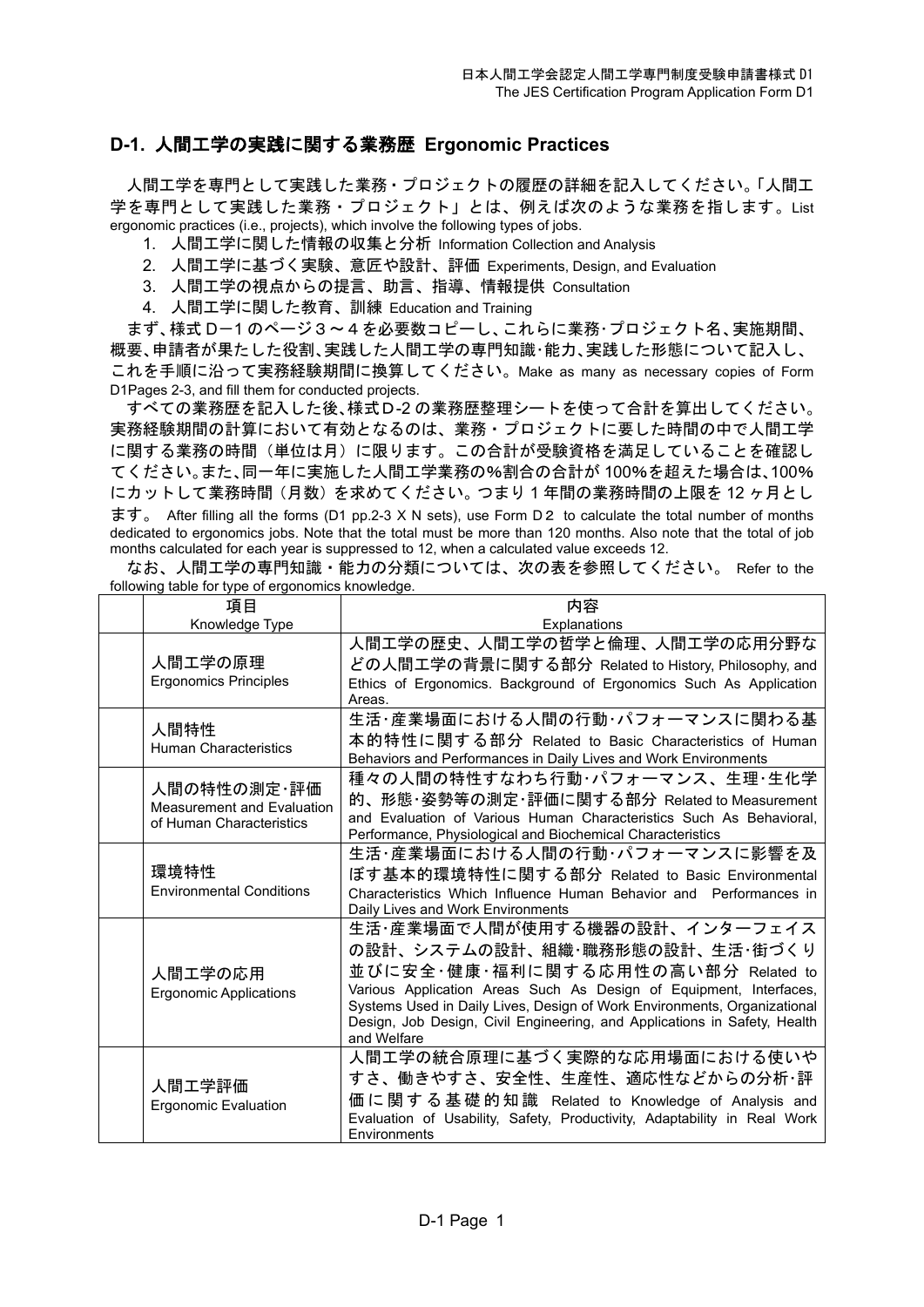# **D-1** 人間工学の実践に関する業務歴 **Ergonomic Practices**

| No. 業務·プロジェクト名<br><b>Title of Job/Project</b>                              |                                                     |
|----------------------------------------------------------------------------|-----------------------------------------------------|
| 月) ~終了(<br>年<br>開始(                                                        | 年<br>月)                                             |
| <u>From Year/Month to Year/Month</u><br>期間 (  ヶ月) 一> ①<br>Duration (Month) |                                                     |
| %Fraction of The Project in Given Time Window (%)                          | この業務・プロジェクトが当該時期の業務全体で占めた割合<br>) %<br>$-\geq 2$     |
| 所属機関名<br>[実施時]<br>Affiliation                                              |                                                     |
| 所属部署名 [実施時]<br><b>Branch/Section</b>                                       |                                                     |
| この業務歴を証明できる方<br>の氏名と連絡先 Reference                                          | 氏名:<br>電話番号:<br>Name<br>Phone<br>所属:<br>Affiliation |
| プロジェクトのメンバー構<br>成と役割分担<br>Project Organization and Role<br>Allocations     |                                                     |
| 本人の役職名 [実施時]<br>Job Title                                                  |                                                     |
| 人間工学業務 • プロジェクトの概要 Summary of The Project :                                |                                                     |
|                                                                            |                                                     |
|                                                                            |                                                     |
|                                                                            |                                                     |
|                                                                            |                                                     |
|                                                                            |                                                     |
|                                                                            |                                                     |
|                                                                            |                                                     |
|                                                                            |                                                     |
|                                                                            |                                                     |
|                                                                            |                                                     |
|                                                                            |                                                     |
|                                                                            |                                                     |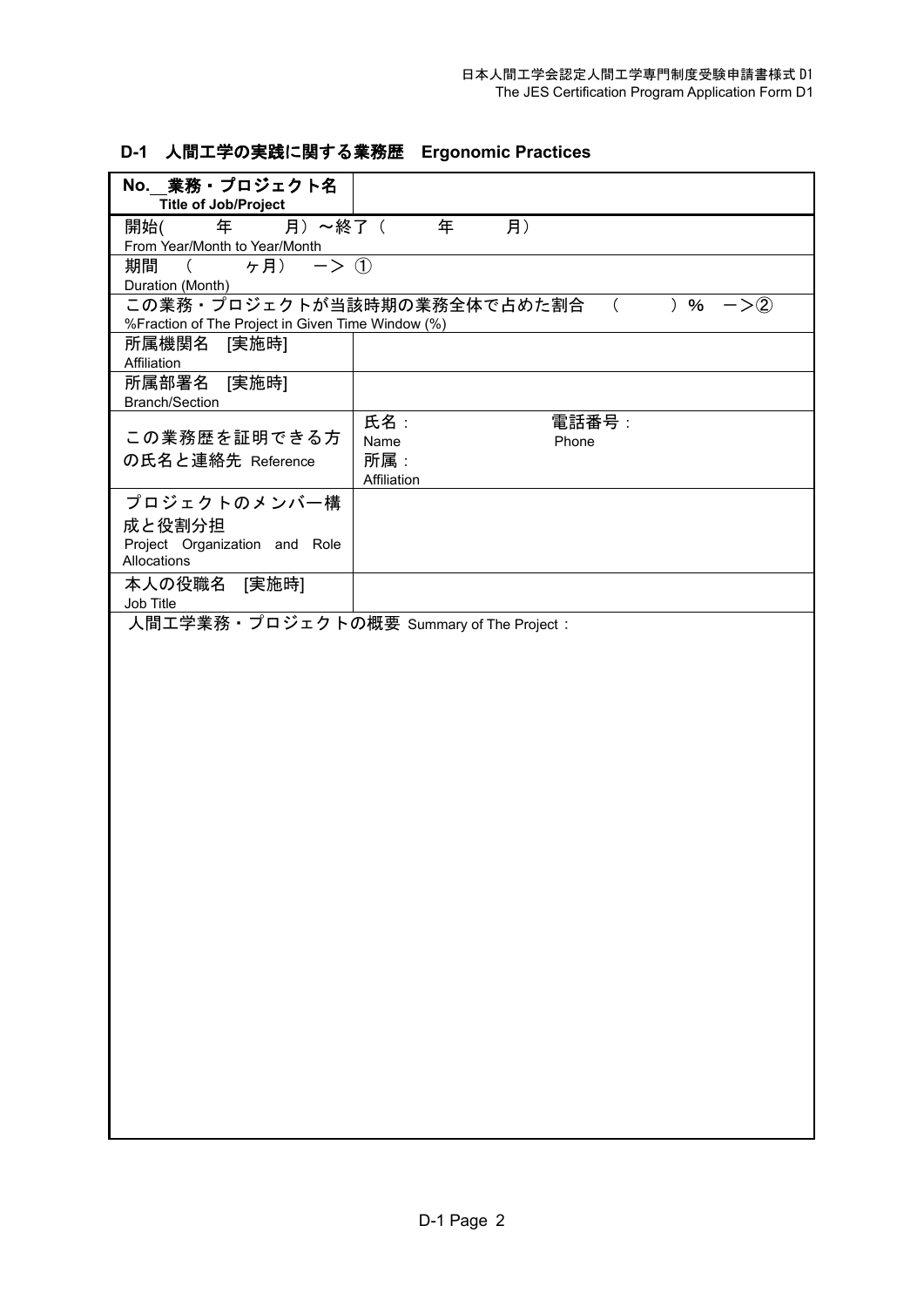| No. 業務 · プロジェクト名<br><b>Title of Job/Project</b>                            |                                                                                        |                                                                                                                 |
|----------------------------------------------------------------------------|----------------------------------------------------------------------------------------|-----------------------------------------------------------------------------------------------------------------|
| The Role Played in The Project                                             | この業務·プロジェクトで申請者が果たした役割                                                                 |                                                                                                                 |
|                                                                            | Ⅰ. 人間工学の原理<br><b>Ergonomics Principles</b>                                             |                                                                                                                 |
|                                                                            | Ⅱ. 人間の特性<br><b>Human Characteristics</b>                                               |                                                                                                                 |
| 実践した人間工学の<br>専門知識·能力<br>(どのように実践し                                          | Ⅲ. 人間の特性の測定·<br>評価<br>Measurement and<br><b>Evaluation of Human</b><br>Characteristics |                                                                                                                 |
| たのかを具体的に記<br>述すること)<br>Types of Knowledge                                  | IV. 環境特性<br>Environmental<br>Characteristics                                           |                                                                                                                 |
|                                                                            | Ⅴ. 人間工学の応用<br>Ergonomic<br>Applications                                                |                                                                                                                 |
|                                                                            | VI. 人間工学評価<br><b>Ergonomic Evaluation</b>                                              |                                                                                                                 |
| 実践した業務の形態<br>(該当するものをチェック、複数回答可) ⇒<br>Types of Jobs (Check All That Apply) |                                                                                        | 口設計<br>口評価・テスト<br>□分析<br>□教育<br>Design<br>Evaluation<br>Analysis<br>Education<br>□その他(<br>)<br>Others (Specify) |
|                                                                            | 人間工学の割合を記入 ⇒<br>%Fraction of Ergonomic Jobs (%)                                        | 人間エ学業務の割合<br>) $%$<br>$->3)$<br>$\left($                                                                        |
|                                                                            | 人間工学実務経験期間<br>Calculated Job Months (Month)                                            | $\circled{1}$<br>$\circled{3}$<br>ケ月)<br>$\circled{2}$<br>$=$ (<br>×<br>×                                       |

# 委員会使用欄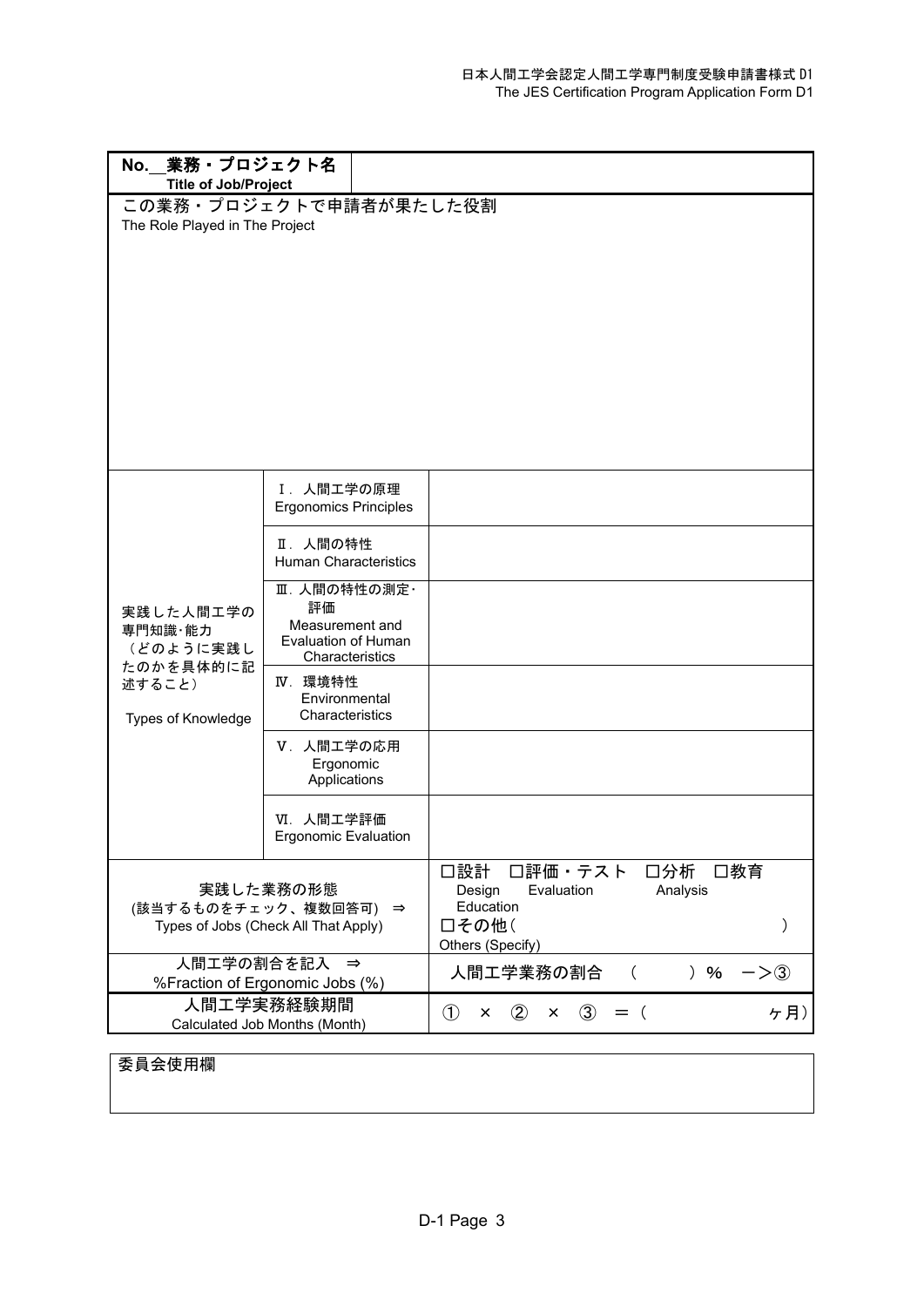#### 日本人間工学会認定人間工学専門制度受験申請書様式 D2

The JES Certification Program Application Form D2

#### **D-2** <業務歴整理シート **Calculation of Months of Job Experiences**>

|     |                        |                                                                                 | $\circled{1}$                  | $\circled{2}$               | $\circled{3}$                                        | $\circled{4}$                                      | 使用した専門知識・能力<br>(該当するものに〇をつける) |                         |                                                   |                       |                         |   |
|-----|------------------------|---------------------------------------------------------------------------------|--------------------------------|-----------------------------|------------------------------------------------------|----------------------------------------------------|-------------------------------|-------------------------|---------------------------------------------------|-----------------------|-------------------------|---|
| No. | 業務・プロジェクト名             |                                                                                 | 業務期間<br>(5f)                   | 全体に占める<br>割合(%)             | 人間工学業<br>務割合(%)                                      | 実務経験期間<br>$= 0 \times 2 \times 3$                  |                               |                         | Types of Knowledge Used in The<br>Project (Check) |                       |                         |   |
|     | Title of Jobs/Projects |                                                                                 | Project<br>Duration<br>(Month) | %Fraction of<br>The Project | %Fraction of<br>Ergonomic<br>Works in<br>The Project | Calculated<br>Months<br>Dedicated to<br>Ergonomics | I                             | $\rm I\hspace{-0.1cm}I$ | $\rm I\hspace{-.1em}I\hspace{-.1em}I$             | $\overline{\text{N}}$ | $\overline{\mathbf{V}}$ | W |
|     |                        |                                                                                 |                                |                             |                                                      |                                                    |                               |                         |                                                   |                       |                         |   |
|     |                        |                                                                                 |                                |                             |                                                      |                                                    |                               |                         |                                                   |                       |                         |   |
|     |                        |                                                                                 |                                |                             |                                                      |                                                    |                               |                         |                                                   |                       |                         |   |
|     |                        |                                                                                 |                                |                             |                                                      |                                                    |                               |                         |                                                   |                       |                         |   |
|     |                        |                                                                                 |                                |                             |                                                      |                                                    |                               |                         |                                                   |                       |                         |   |
|     |                        |                                                                                 |                                |                             |                                                      |                                                    |                               |                         |                                                   |                       |                         |   |
|     |                        |                                                                                 |                                |                             |                                                      |                                                    |                               |                         |                                                   |                       |                         |   |
|     | 合計<br>Total            |                                                                                 |                                |                             |                                                      |                                                    |                               |                         |                                                   |                       |                         |   |
|     | 委員会使用欄                 |                                                                                 |                                |                             |                                                      |                                                    |                               |                         |                                                   |                       |                         |   |
|     |                        | 人間工学業務歴 合計月数____________<br>_ヶ月(各業務の④の合計)<br>Total Ergonomic Job Months (Month) |                                |                             |                                                      |                                                    |                               |                         |                                                   |                       |                         |   |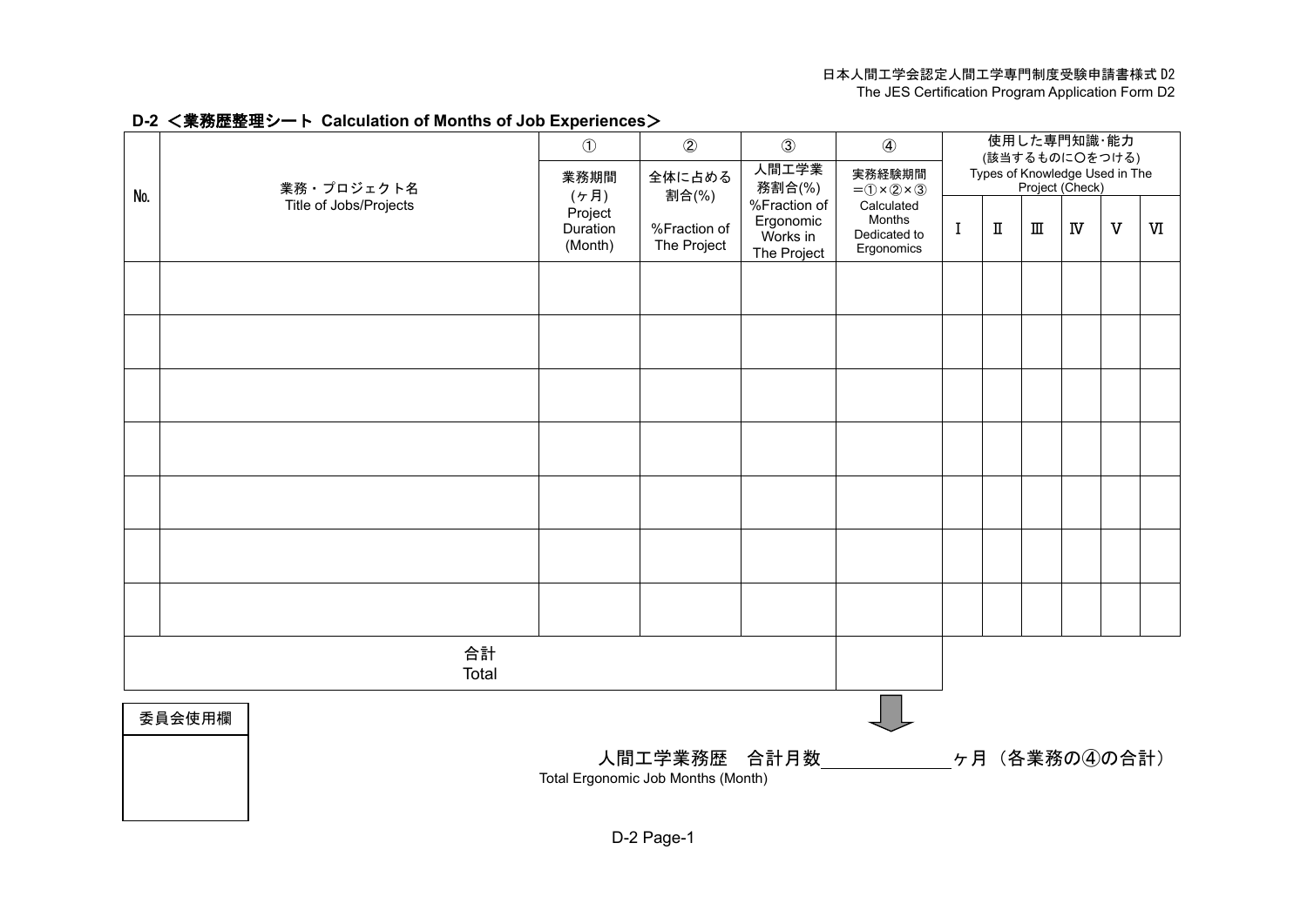## **D-4.** 人間工学の実践に関連する論文 **Evidence of Ergonomic Practices(e. g. Published paper)**

人間工学の実践経験を証明することが出来る論文のリストを記述してください。記入欄が不足す る場合には、このページをコピーして追加してください。List published papers using Form B4. Make as many as necessary copies of the form.

|                  | 論文 Evidence<br>著者名、表題・雑誌名/書名、巻 (号)、ページーページ,<br>発行年 (西暦)<br>Authors, Title, Journal/Book Title, Volume (No.), Pages | 論文種類<br><b>Types of Evidence</b>                                                                        | 人間工学的<br>実践技術<br>(複数選択可)<br>Types of<br>Ergonomics<br>(All That Apply)                                          |
|------------------|--------------------------------------------------------------------------------------------------------------------|---------------------------------------------------------------------------------------------------------|-----------------------------------------------------------------------------------------------------------------|
| 1.               |                                                                                                                    | □ 査読付き論文<br>Refereed<br>□ 査読なし論文<br><b>Without Referee</b><br>□ 発表講演集<br>Proceedings<br>□ その他<br>Others | □ 設計<br>Design<br>□ 評価・テスト<br>Evaluation<br>Testing<br>□ 分析<br>Analysis<br>□ 教育<br>Education<br>□ その他<br>Others |
| 2.               |                                                                                                                    | □ 査読付き論文<br>□ 査読なし論文<br>□ 発表講演集<br>□ その他                                                                | 口 設計<br>□ 評価・テスト<br>□ 分析<br>□ 教育<br>□ その他                                                                       |
| 3.               |                                                                                                                    | □ 査読付き論文<br>□ 査読なし論文<br>□ 発表講演集<br>□ その他                                                                | □ 設計<br>□ 評価・テスト<br>□ 分析<br>□ 教育<br>その他<br>□                                                                    |
| $\overline{4}$ . |                                                                                                                    | □ 査読付き論文<br>□ 査読なし論文<br>□ 発表講演集<br>□ その他                                                                | □ 設計<br>評価・テスト<br>$\Box$<br>分析<br>$\Box$<br>□ 教育<br>□ その他                                                       |
| 5.               |                                                                                                                    | □ 査読付き論文<br>□ 査読なし論文<br>□ 発表講演集<br>□ その他                                                                | □ 設計<br>口 評価・テスト<br>分析<br>$\Box$<br>□ 教育<br>□ その他                                                               |